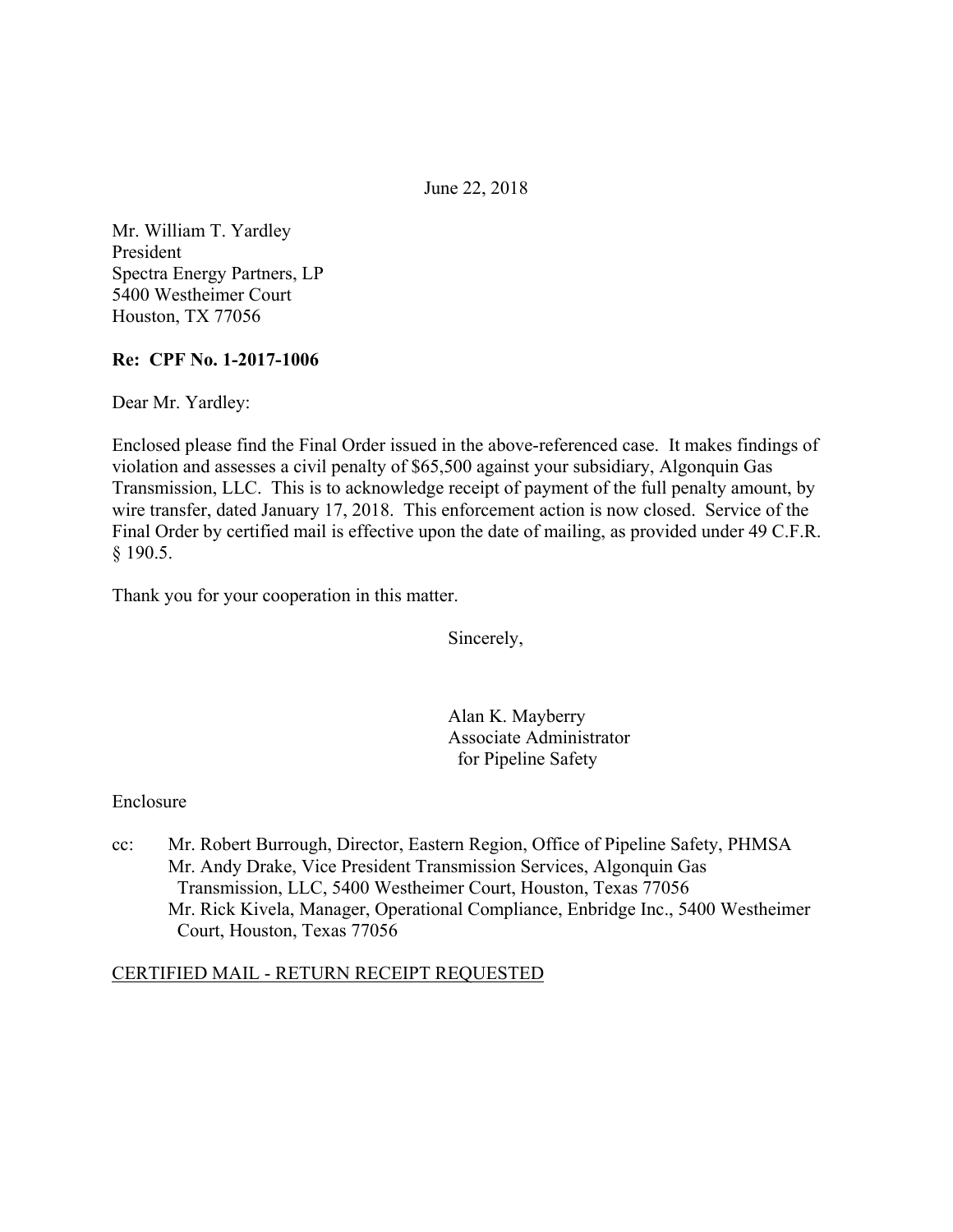### **U.S. DEPARTMENT OF TRANSPORTATION PIPELINE AND HAZARDOUS MATERIALS SAFETY ADMINISTRATION OFFICE OF PIPELINE SAFETY WASHINGTON, D.C. 20590**

**)**

 **)**

**) )**

**In the Matter of )**

**Algonquin Gas Transmission, LLC, ) a subsidiary of Spectra Energy Partners, LP, ) CPF No. 1-2017-1006** 

**\_\_\_\_\_\_\_\_\_\_\_\_\_\_\_\_\_\_\_\_\_\_\_\_\_\_\_\_\_\_\_\_\_\_\_\_\_\_\_\_\_\_)** 

 $\mathcal{L} = \{ \mathcal{L} \}$ 

**Respondent. )** 

1

#### **FINAL ORDER**

natural gas through 1,129 miles of pipeline.<sup>1</sup> From November 2 to 6, 2015, pursuant to 49 U.S.C. § 60117, representatives of the Pipeline and Hazardous Materials Safety Administration (PHMSA), Office of Pipeline Safety (OPS), conducted an on-site pipeline safety inspection of the facilities and records of Algonquin Gas Transmission, LLC's (AGT or Respondent), a subsidiary of Spectra Energy Partners, LP, facilities at PHMSA Unit #1931 (Boston/Westwood) and PHMSA Unit #72496 (Hubline) in Westwood, Massachusetts. AGT is located primarily in New England (from lower New Jersey through Salem, Massachusetts). The AGT pipeline transports 3.08 billion cubic feet per day of

As a result of the inspection, the Director, Eastern Region, OPS (Director), issued to Respondent, by letter dated December 18, 2017, a Notice of Probable Violation and Proposed Civil Penalty (Notice). In accordance with 49 C.F.R. § 190.207, the Notice proposed finding that AGT had violated 49 C.F.R. §§ 192.465 and 192.481(a) and proposed assessing a civil penalty of \$65,500 for the alleged violations.

 proceedings. Enbridge, Inc., responded to the Notice on behalf of Respondent by letter dated January 15, 2018 (Response). The company did not contest the allegations of violation and paid the proposed civil penalty of \$65,500. In accordance with 49 C.F.R. § 190.208(a)(1), such payment authorizes the Associate Administrator to make findings of violation and to issue this final order without further

<sup>&</sup>lt;sup>1</sup> http://www.spectraenergypartners.com/operations/natural-gas-pipelines/algonquin-gas-transmission (last accessed on April 4, 2018). Effective February 27, 2017, pursuant to a merger between Enbridge, Inc. (Enbridge), and Spectra Energy Corp., Spectra Energy Partners, LP, became a subsidiary of Enbridge Inc. Enbridge owns and operates an extensive network of crude oil, liquids and natural gas pipelines, regulated natural gas distribution utilities, and renewable power generation. *See* Enbridge website, *available at*, http://www.enbridge.com/mediacenter/news/details?id=2126823&lang=en&year=2017 (last accessed April 22, 2018).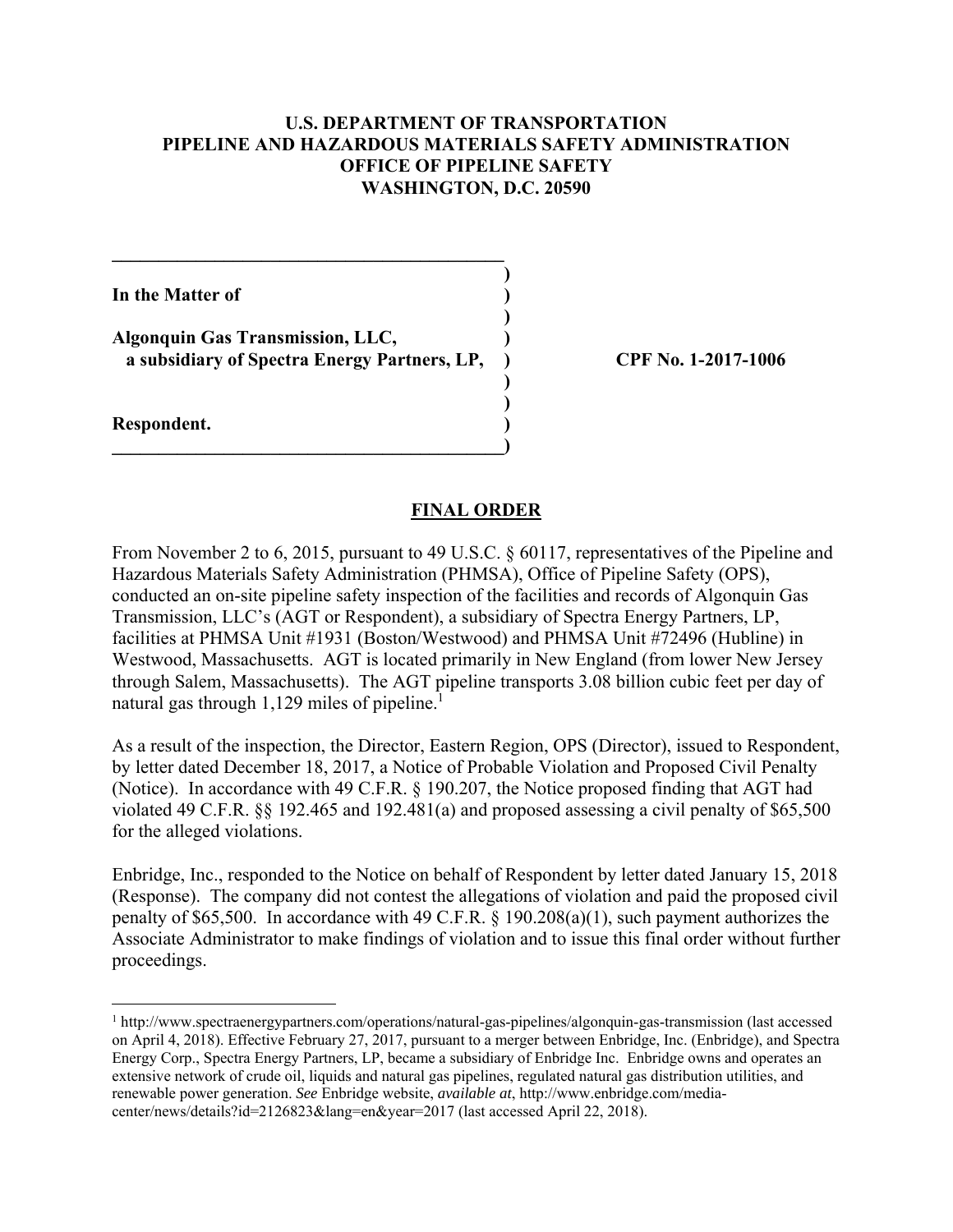# **FINDINGS OF VIOLATION**

In its Response, AGT did not contest the allegations in the Notice that it violated 49 C.F.R. Part 192, as follows:

**Item 1:** The Notice alleged that Respondent violated 49 C.F.R. § 192.465, which states, in relevant part:

## **§ 192.465 External corrosion control: Monitoring.**

- (a) Each pipeline that is under cathodic protection must be tested at least once each calendar year, but with intervals not exceeding 15 months, to determine whether the cathodic protection meets the requirements of § 192.463…
- (d) Each operator shall take prompt remedial action to correct any deficiencies indicated by the monitoring.

The Notice alleged that Respondent violated 49 C.F.R. § 192.465 by failing to take prompt remedial action to correct deficiencies indicated by its cathodic protection (CP) monitoring. Specifically, the Notice alleged that during the inspection, the PHMSA inspector reviewed CP monitoring records from 2012-2014 for AGT's pipeline system located in the Westwood, Massachusetts operating area. The records show that in nine instances, AGT failed to take prompt remedial action to correct low potential deficiencies indicated by annual CP monitoring at six different test stations within the Boston/Westwood and Hubline areas, prior to the next scheduled inspection.

Respondent did not contest this allegation of violation. Accordingly, based upon a review of all of the evidence, I find that Respondent violated 49 C.F.R. § 192.465 by failing to take prompt remedial action to correct deficiencies indicated by its CP monitoring.

**Item 2:** The Notice alleged that Respondent violated 49 C.F.R. § 192.481(a), which states in relevant part:

#### **§ 192.481 Atmospheric corrosion control: Monitoring.**

(a) Each operator must inspect each pipeline or portion of pipeline that is exposed to the atmosphere for evidence of atmospheric corrosion, as follows:

| If the pipeline is located: | Then the frequency of inspection is:   |
|-----------------------------|----------------------------------------|
|                             |                                        |
|                             | with intervals not exceeding 39 months |
|                             |                                        |
|                             | intervals not exceeding 15 months      |

The Notice alleged that Respondent violated 49 C.F.R. § 192.481(a) by failing to inspect each pipeline or portion of pipeline that is exposed to the atmosphere for evidence of atmospheric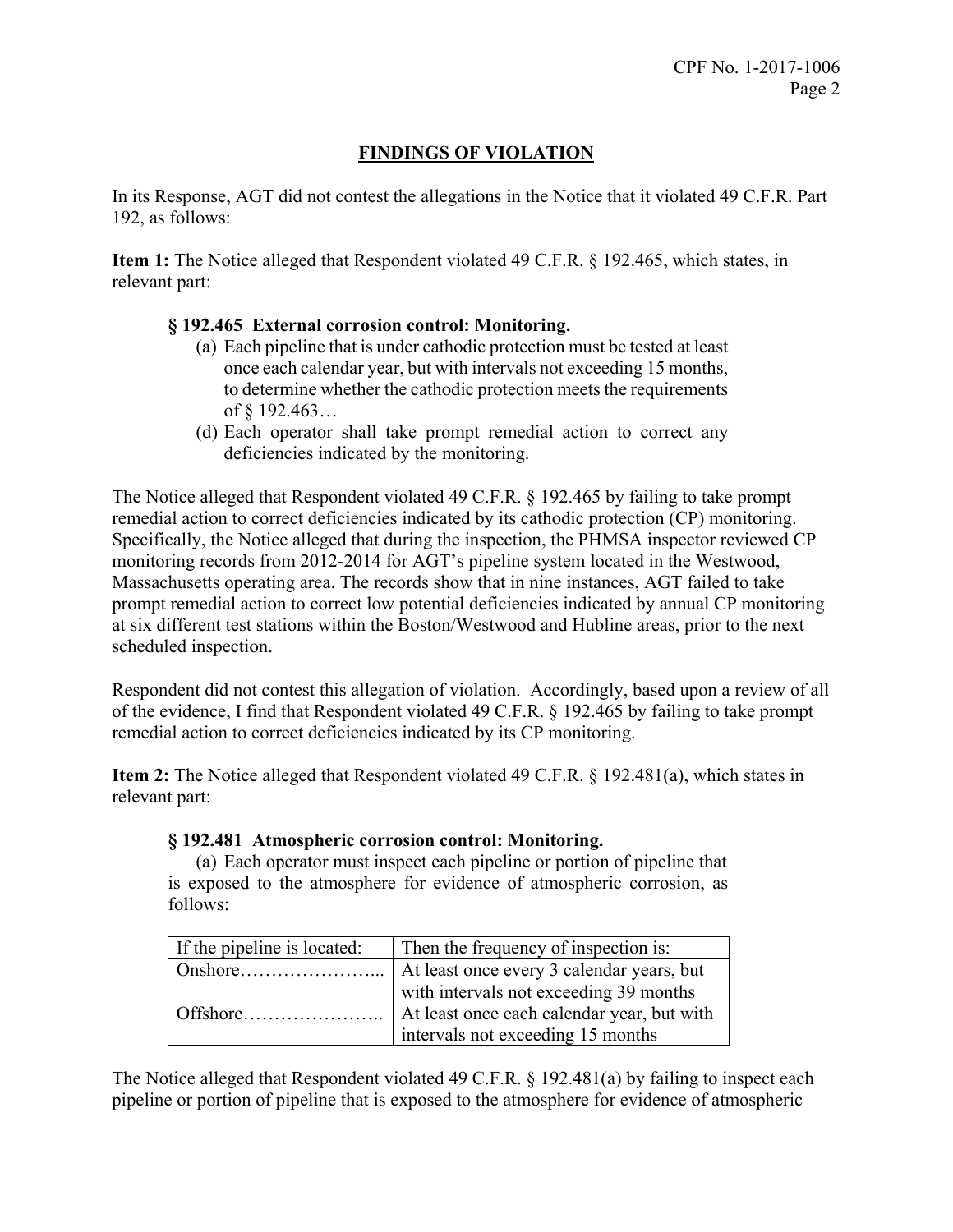corrosion at a frequency of at least once every three calendar years, but with intervals not exceeding 39 months. Specifically, the Notice alleged that AGT failed to inspect three locations on its Q Pipeline System within the Boston/Westwood area that were exposed to the atmosphere for evidence of atmospheric corrosion within the 39-month maximum interval. During the inspection, the PHMSA inspector reviewed atmospheric-corrosion inspection records from 2012 through November 4, 2015, for AGT's Q and I Pipeline Systems. The records indicated that Valve Q11, Milford M&R #20, and Valve H11-Q1-Launcher atmospheric-corrosion inspections occurred on April 5, 2012; however, AGT did not have atmospheric corrosion inspection records for 2015 for these locations. On November 6, 2015, and November 9, 2015, after the inspection, AGT conducted atmospheric corrosion inspections at the three locations referenced above. Therefore, the Notice alleged that AGT exceeded the 39-month maximum interval by 123 days for two locations, and by 126 days for one location.

Respondent did not contest this allegation of violation. Accordingly, based upon a review of all of the evidence, I find that Respondent violated 49 C.F.R. § 192.481(a) by failing to inspect three locations on its Q Pipeline System that were exposed to the atmosphere for evidence of atmospheric corrosion within the 39-month maximum interval.

These findings of violation will be considered prior offenses in any subsequent enforcement action taken against Respondent.

## **ASSESSMENT OF PENALTY**

related series of violations.<sup>2</sup> Under 49 U.S.C. § 60122, Respondent is subject to an administrative civil penalty not to exceed \$200,000 per violation for each day of the violation, up to a maximum of \$2,000,000 for any

In determining the amount of a civil penalty under 49 U.S.C. § 60122 and 49 C.F.R. § 190.225, I must consider the following criteria: the nature, circumstances, and gravity of the violation, including adverse impact on the environment; the degree of Respondent's culpability; the history of Respondent's prior offenses; and any effect that the penalty may have on its ability to continue doing business; and the good faith of Respondent in attempting to comply with the pipeline safety regulations. In addition, I may consider the economic benefit gained from the violation without any reduction because of subsequent damages, and such other matters as justice may require. The Notice proposed a total civil penalty of \$65,500 for the violations cited above.

**Item 1:** The Notice proposed a civil penalty of \$40,300 for Respondent's violation of 49 C.F.R. § 192.465, for failing to take prompt remedial action to correct deficiencies indicated by its CP monitoring. AGT neither contested the allegation nor presented any evidence or argument justifying reduction or elimination of the proposed penalty. Accordingly, having reviewed the record and considered the assessment criteria, I assess Respondent a civil penalty of \$40,300 for violation of 49 C.F.R. § 192.465.

 $\overline{a}$ 

<sup>2</sup> These amounts are adjusted annually for inflation. *See, e.g.*, Pipeline Safety: Inflation Adjustment of Maximum Civil Penalties, 82 Fed. Reg. 19325 (April 27, 2017).